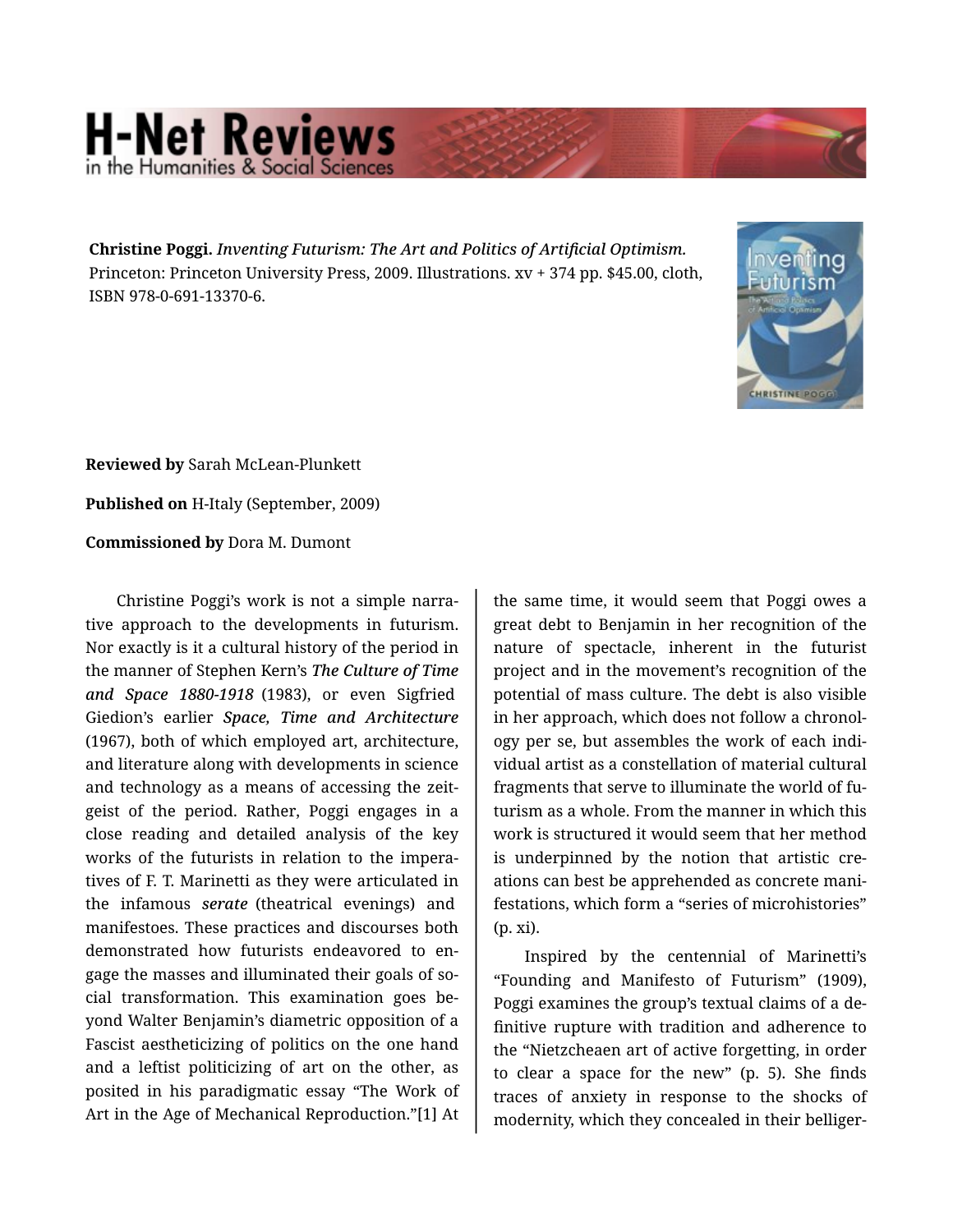ent bravado of speed and power. In her explica‐ tion, she employs Marinetti's own concept of arti‐ ficial optimism as a key to appreciating the futur‐ ist endeavor: something of a dialectic whereby optimism never fully represses its negative counter‐ part. In the context of the specific works of the in‐ dividual artists, she examines larger cultural de‐ velopments, including theories of shock and trau‐ ma, railroad expansion and travel, electric plants, the nonsynchronous expansion of Italy's industri‐ al city of Milan, late nineteenth-century crowd psychology, and contemporary theories of matter. Furthermore, she demonstrates that the anxieties that arose in response to modernization, which are recognized in the earlier artistic movements of divisionism and symbolism, were still present but transmuted into a futurist idiom of reactive transformation. Yet the artistic oeuvre of those who wrote and signed the manifestoes maintained stylistic and symbolic continuities. Their earlier work and political commitments often left residues and inconsistencies in their futurist stud‐ ies. Poggi additionally addresses the difficulties that these artists experienced reconciling their previous commitments to the demands of the fu‐ turist ethos. For example, Poggi examines a set of paintings that Umberto Boccioni embarked on un‐ der the influence of the "Manifesto of the Futurist Painters" (1910), including *The City Rises* of the same year. This painting was finally exhibited un‐ der the title *Lavoro* (Work) at the Free Exhibition of Art in Milan in 1911. In Boccioni's case, his so‐ cialist ties had inflected his work with a concern for the worker, recognizing his role in the birth of a modern civilization. As socialist ideals ran counter to those of futurism, though, he was forced to de-emphasize the role of the worker and, over time, find new emblems to populate his representational repertoire of the city.

Of equal interest is the case of Giacomo Balla, whose group of studies entitled *Iridescent Inter‐ penetrations* (1912) further betrays the unease aroused by the technical progress and mechanical modes of production among the futurists. This

moreover explains the absence of *Iridescent In‐ terpenetrations* from futurist-sponsored exhibi‐ tions. Apparently it was Balla's experimentation with chronophotography and photodynamisms, rather than his previous political and aesthetic alignments with socialists and traditional peasant crafts, that accounted for the resistance his work encountered among his contemporaries. The ma‐ jority of Balla's fellow futurists and modernists had embraced abstraction as a means of main‐ taining the integrity of personal expression; how‐ ever, the brand of abstraction found in *Iridescent Interpenetrations* arose out of an engagement with the mechanical process of photography. Poggi likens the resistance Balla experienced to "the unease many now feel toward digital photogra‐ phy and other computer generated imagery, in which the loss of real-world referents opens onto the dizzying ground of simulation" (p. 110). Chronophotography was developed by Etienne-Jules Marey, who had "found a means to render visible the ephemeral stages of an object's trajec‐ tory through space by inventing a photographic gun" (p. 114). Both chronophotography and photo‐ dynamism had the effect of dematerializing and blurring the form in movement. Marey attached reflective objects and white cutouts to subjects he dressed in black, thereby "creating a dematerial‐ ized graph of lines and dots" and clarifying "the subject of motion itself" (p. 115). Balla took these photographic studies as a point of departure, transforming them into patterns of repeated geo‐ metric motifs, which "released him from anthro‐ pomorphic norms of perception" and pointed to "a dehumanized world of mechanized vision ... [of] interchangeable perspectives," all of which further threatened "deeply held notions of the role of artistic intuition and creativity" (pp. 129, 132, 110).

In her fifth chapter, entitled "Dreams of Met‐ allized Flesh: Futurism and the Masculine Body," Poggi acknowledges the familiar futurist narra‐ tive of regeneration that incorporated Marinetti's fantasy of the fusion of the male body with the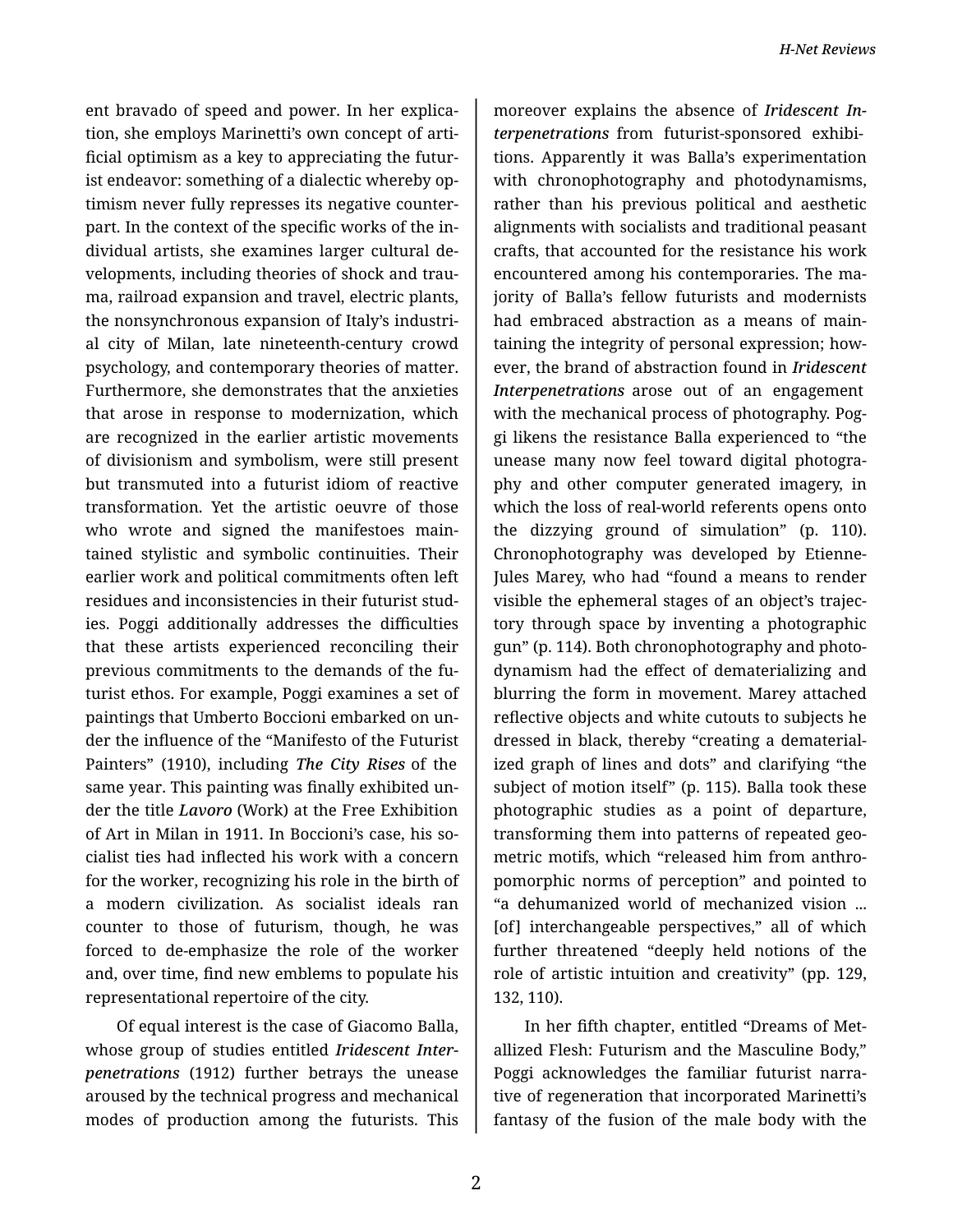machine, whereby the specifically male body is fortified "to resist shocks and omnipresent speed" of a new mechanized society (p. 150). These dreams reflect the futurist rejection of the indus‐ trial bourgeoisie, represented by the traditional humanist body and their embrace instead of the Nietschean *übermensch* symbolized by the man/ machine complex.

According to Poggi, this metallic regeneration was conceived as merely a prelude "to an even more sublime fusion with the volatile world of matter" (p. 150). Marinetti's imagery, most notably in his founding manifesto, celebrates the machine as a triumph over the organic, thereby freeing man from his "cyclic temporality" (p. 156). The fu‐ turist anxiety over the changing character of society is further revealed in Marinetti's rhetorical displacement of a feminized procreative nature by a male mechanized autogenesis. Inevitably "the displacement proves unstable, and occasion‐ ally the feminine associations of nature ... return to contaminate matter ... reminding us of what has been refused and repressed" (p. 156). For in‐ stance, the eroticized femininity of the car with which Marinetti's body fuses in "The Founding and Manifesto of Futurism" serves to redress this feminine absence (p. 157).

In spite of futurism's blatant misogyny, Marinetti did not outright reject the female strug‐ gle for equality. Even as he rejected feminist ideals he was willing to concede the quintessen‐ tial modernity of the suffragettes. He believed that as women achieved greater autonomy they would experience a corresponding diminution in the sentimental passions of *Amore*, which he associat‐ ed with romantic love, luxury, and the outmoded literary conventions of symbolist literary produc‐ tion. According to Poggi, at the root of this was an anxiety "about the changing sexual roles, the new liberties demanded by women, and the rise of consumerism and luxury in modern urban soci‐ ety" (p. 183). She contends that various futurist depictions of the modern female were indebted to

currents in feminine criminal physiognomy, par‐ ticularly the work of Cesare Lombroso. At the same time, Poggi also addresses the unlikely at‐ traction futurism held for a number of women artists, dancers, poets, and novelists. Among them was Valentine de Saint-Point who had penned the "Manifesto of the Futurist Woman" (1912), which she formulated as "a polemical riposte to the Fu‐ turist scorn for women" (p. 223). According to Poggi, Saint-Point's attempt to articulate a space for women futurists required an affirmation of vi‐ olent clichés and a rejection of the demands of feminists, which she held diminished "the primor‐ dial instincts of women" (p. 223). Poggi attributes the continued participation of women in the face of the movement's openly misogynist precepts to its "embrace of modernity and of anticlerical po‐ litical positions"; it also offered women a space where they "could articulate their experiences and desires" and contribute to the constitution of a "woman of tomorrow" (p. 231).

Poggi's cogent and commonsense argument begs the question of why the undercurrents of anxiety and trauma expressed by the futurists have been largely neglected until now. While I highly recommend the work, I do believe it should be assigned at the undergraduate level in conjunction with a more generalized introduction to the artistic movements of the period. For in‐ stance, in her chapter on the photogenic abstrac‐ tion of Balla she observes: "Like many artists of his generation, Balla did not make a clear distinc‐ tion between his paintings and decorative works" (p. 138). Beyond this statement, she fails to ade‐ quately explain the work of Balla (or the futurists in general) in relation to, or as having affinities with, the earlier and later developments of the arts and crafts, art nouveau, or the Bauhaus movements. Overall, however, her meticulous scholarship here warrants attention, and even as she covers well-traversed ground, her overarch‐ ing argument reinvigorates the already interest‐ ing subject matter with new meaning.